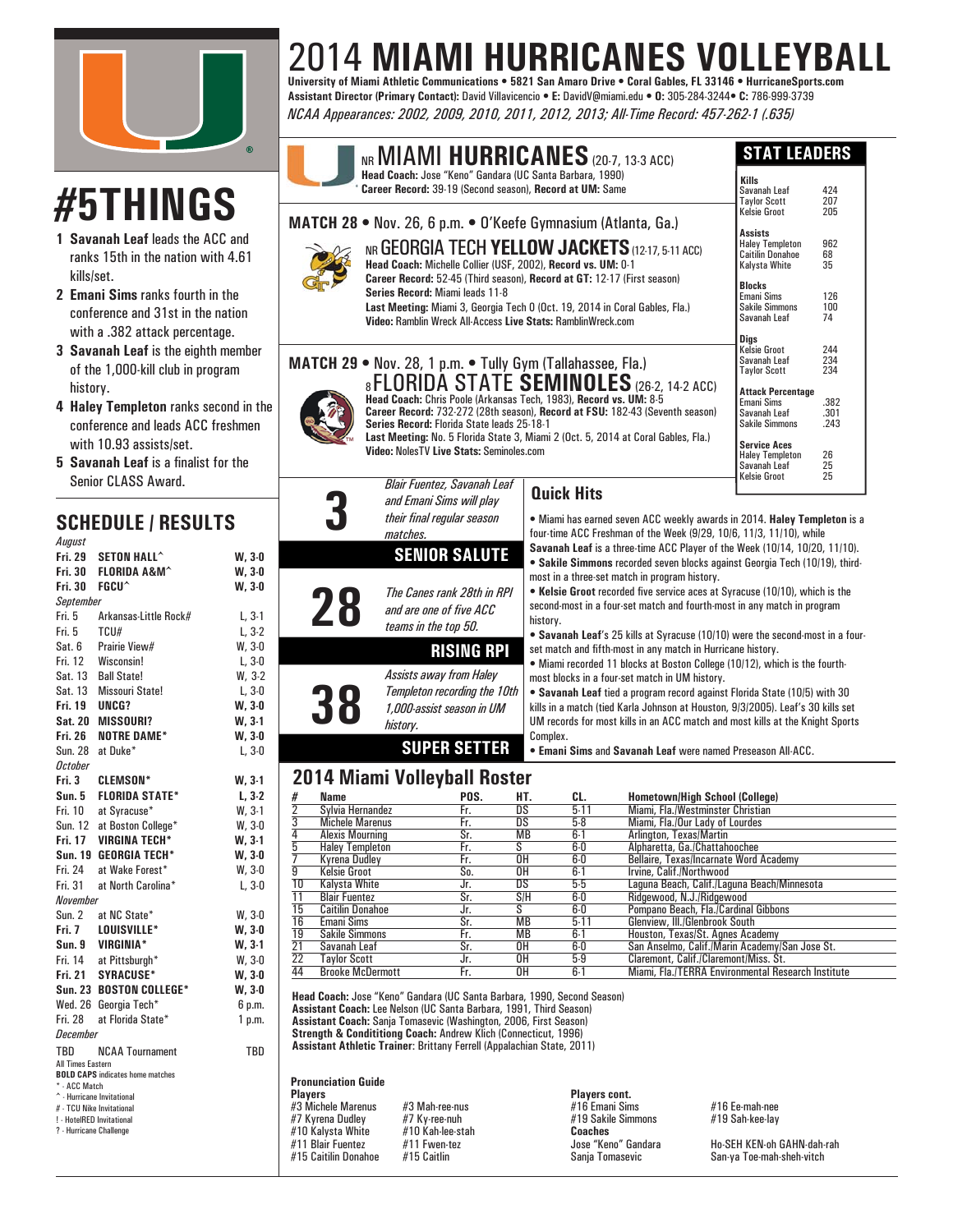# **2014 Photo Roster**



**15 Caitilin Donahoe** Jr. | S | 6-0 Pompano Beach, Fla. Cardinal Gibbons



**Kyrena Dudley** Fr. | OH | 6-0 Bellaire, Texas Incarnate Word



**11 Blair Fuentez** Sr. | S/H | 6-0 Ridgewood, N.J. Ridgewood



**9 Kelsie Groot** So. | OH | 6-1 Irvine, Calif. Northwood



**2 Sylvia Hernandez** Fr. | DS | 5-11 Miami, Fla. Westminster Christian



**21 Savanah Leaf** Sr. | OH | 6-0 San Anselmo, Calif. Marin Academy/San Jose St.



**19 Sakile Simmons** Fr. | MB | 6-1 Houston, Texas St. Agnes Academy



**3 Michele Marenus** Fr. | DS | 5-8 Miami, Fla. Our Lady of Lourdes



**16 Emani Sims** Sr. | MB | 5-11 Glenview, Ill. Glenbrook South



**Jose "Keno" Gandara** Head Coach



**44 Brooke McDermott** Fr. | OH | 6-1 Miami, Fla. **TFRRA** 



**5 Haley Templeton** Fr. | S | 6-0 Alpharetta, Ga. Chattahoochee



**Lee Nelson** Assistant Coach



**4 Alexis Mourning** Sr. | MB | 6-1 Arlington, Texas Martin



**10 Kalysta White** Jr. | DS | 5-5 Laguna Beach, Calif. Laguna Beach/Minnesota



**Sanja Tomasevic** Assistant Coach



**22 Taylor Scott** Jr. | OH | 5-9 Claremont, Calif. Claremont/Miss. St.



**Greg Villareal** Volunteer Assistant